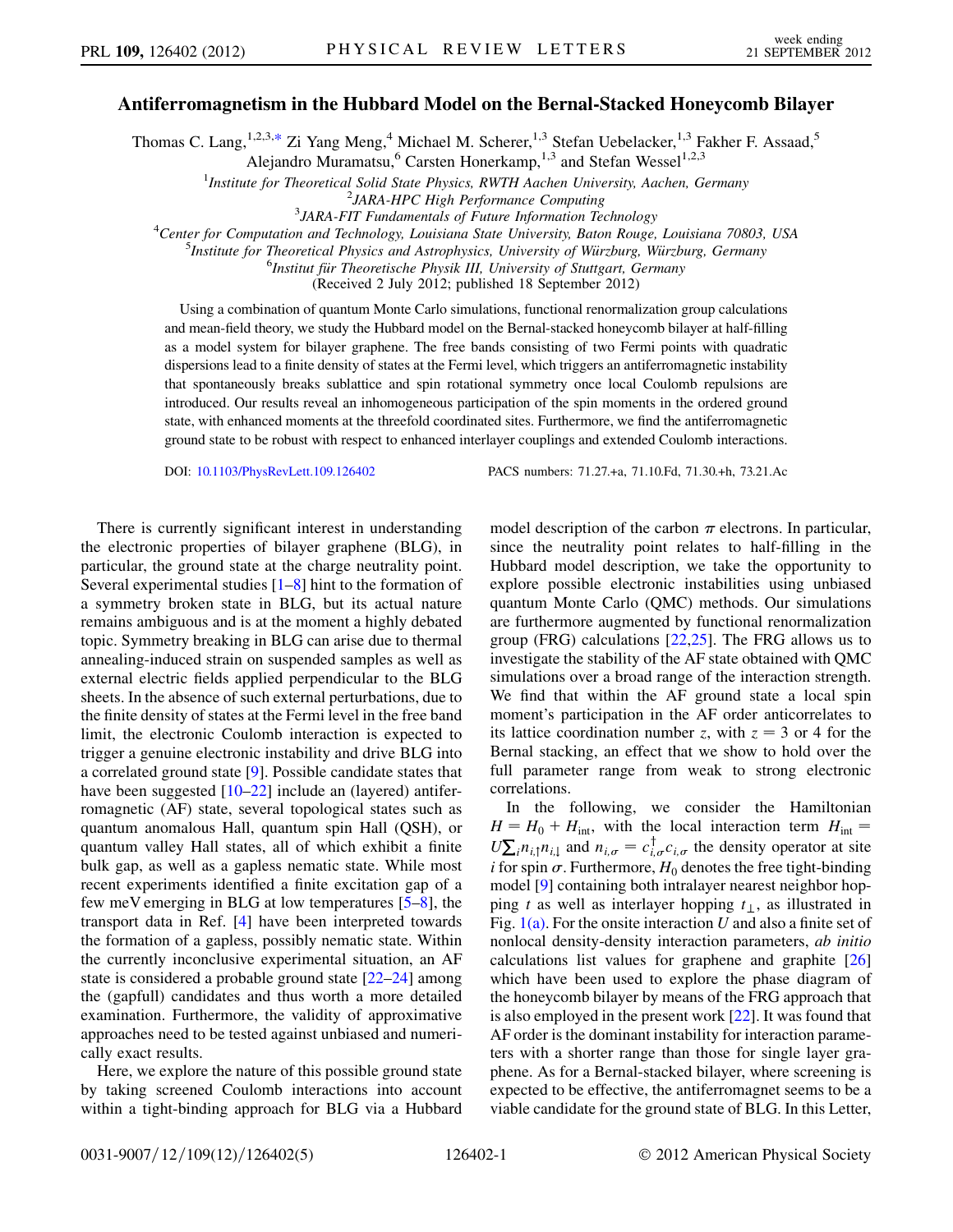<span id="page-1-2"></span>

<span id="page-1-0"></span>FIG. 1 (color online). (a) Bernal stacking of the honeycomb bilayer with intra- (inter)layer hopping  $t(t)$  between the sublattices  $A$ ,  $B$  and  $A'$ ,  $B'$   $(A', B)$ . Within the sublattices an equal number of sites have a coordination number  $z = 3$  or 4. (b) Patching scheme of the Brillouin zone in the FRG. Dots denote the momenta at which the vertex function is evaluated.

we employed an improved FRG patching of the Brillouin zone into 48 sectors, cf., Fig.  $1(b)$ , in order to obtain more accurate estimates for the critical energy scale  $\Lambda_c$  where an electronic instability emerges during the FRG flow while successively integrating out the high-energy modes. Details on the FRG approach have been presented in Ref. [[22](#page-4-0)]. From analyzing the structure of the resulting interaction vertex, we can identify the leading instability below  $\Lambda_c$  for varying sets of initial coupling parameters [\[25\]](#page-4-2). For a broad range of pure Hubbard interactions  $U$ , we observe a flow to strong coupling with the signature of an AF instability and an exponential dependence of  $\Lambda_c$  on U as discussed below. Up to an order of magnitude,  $\Lambda_c$  can serve as estimate for the single particle gap  $\Delta_{\text{sp}}$  in the AF state. The AF instability is robust with respect to variations of the band structure, in particular the interlayer coupling, which we have explicitly checked for  $t_{\perp} = 0.1t$  and  $t_{\perp} = t$ (for BLG  $t_{\perp} \approx 0.13t$  [\[27](#page-4-4)]). We take this as further motivation for a systematic analysis of the local Hubbard model at half-filling.

Our main findings result from analyzing this local Hubbard limit, where we can efficiently employ a projector QMC approach [\[28\]](#page-4-5), to perform a numerically exact evaluation of the ground state properties. We furthermore fix  $t_{\perp} = t$ ; while this takes us beyond the regime of realistic parameters for BLG the choice for  $t_{\perp}$  allows us to reliably parameters for BLG, the choice for  $t<sub>1</sub>$  allows us to reliably study electronic instabilities, due to the well pronounced quadratic band touching at the Fermi level [[29](#page-4-6)]. We performed QMC simulations on finite systems of linear extent L (the number of sites being  $N = 4L^2$ ) for L up to 12 with periodic boundary conditions. Our implementation also allows for the efficient measurement of unequal-time correlation functions [\[30\]](#page-4-7). From a fit of the imaginary-time displaced Green's function  $G(\mathbf{q}, \tau) = \langle \frac{1}{N} \sum_{s,\sigma} c_{\mathbf{q}s\sigma}^{\dagger}(\tau) c_{\mathbf{q}s\sigma}$ to its long-time behavior,  $\lim_{\tau \to \infty} G(\mathbf{q}, \tau) \propto e^{-\tau \Delta_{\text{sp}(q)}}$ , the<br>single-particle gap  $\Lambda = \Lambda$  (K) can be extracted without single-particle gap  $\Delta_{sp} = \Delta_{sp}(K)$  can be extracted without the need of an analytical continuation. Here, s labels the four orbitals per unit cell of the honeycomb bilayer. In order to gain information on the influence of finite size (FS) effects, we found it useful to compare also to FRG as

<span id="page-1-1"></span>

FIG. 2 (color online). Single particle gap  $\Delta_{\text{sp}}$  from QMC calculations for different system sizes and the finite size extrapolation to the TDL using a polynomial fit function, along with the FRG critical scale  $\Lambda_c$  as a function of the local Coulomb repulsion  $U/t$ . The inset on the left shows the same data vs  $t/U$  in a semilog scale, exhibiting an exponential onset of the gap in the large  $t/U$  range. The inset on the right shows the FRG data along with MFT results for system sizes  $L = 129, 258,$ and 516.

well as to a AF mean-field theory (MFT) decoupling of the interaction term  $H_{int}$ . We solved the resulting saddle-point equations self consistently on finite lattices and zero temperature to obtain the MFT order parameters for the sublattice magnetization and the associated Hartree-Fock single particle gap  $\Delta_{\text{sp}}^{\text{MFT}} = \min_{\{k\}} \sqrt{\varepsilon(k)^2 + (Um)^2} =$ <br>*Um* where  $\varepsilon(k)$  the single particle dispersion of the free Um, where  $\varepsilon(\mathbf{k})$  the single particle dispersion of the free Hamiltonian  $H_0$ .

In Fig. [2](#page-1-1), we present our results for the single particle gap  $\Delta_{\text{sp}}$  obtained from QMC calculations and MFT alongside the FRG critical scale  $\Lambda_c$  as a function of  $U/t$ . The QMC values exhibit a continuously increasing  $\Delta_{sp}$  for all system sizes. The FS extrapolation to the thermodynamic limit (TDL) using a second order polynomial yields a continuous onset in the thermodynamic limit. Finite size extrapolation of the available data points deceptively suggest a finite critical value of U for the transition from the semimetal to the Mott insulator. We will show in the following that this can be attributed to pronounced FS effects at low energies. The FRG critical scale  $\Lambda_c$  (open circles) for the same parameters indeed reproduces such a continuously increasing associated single particle gap for all finite values of U.

To identify whether the observed gap indeed is the consequence of a  $U = 0^+$  instability, we plot  $\Delta_{\text{sp}}$  as a function<br>of  $t/U$  in the insets of Fig. 2. The FPG data show an of  $t/U$  in the insets of Fig. [2.](#page-1-1) The FRG data show an exponential opening of  $\Delta_{\text{sp}}$  in the large  $t/U$  regime (left inset). Accordingly, the FS extrapolated QMC data follow the same behavior. One can readily see that larger lattices are needed in order to clearly identify this exponential onset at smaller values of  $U/t$ . The same effect is observed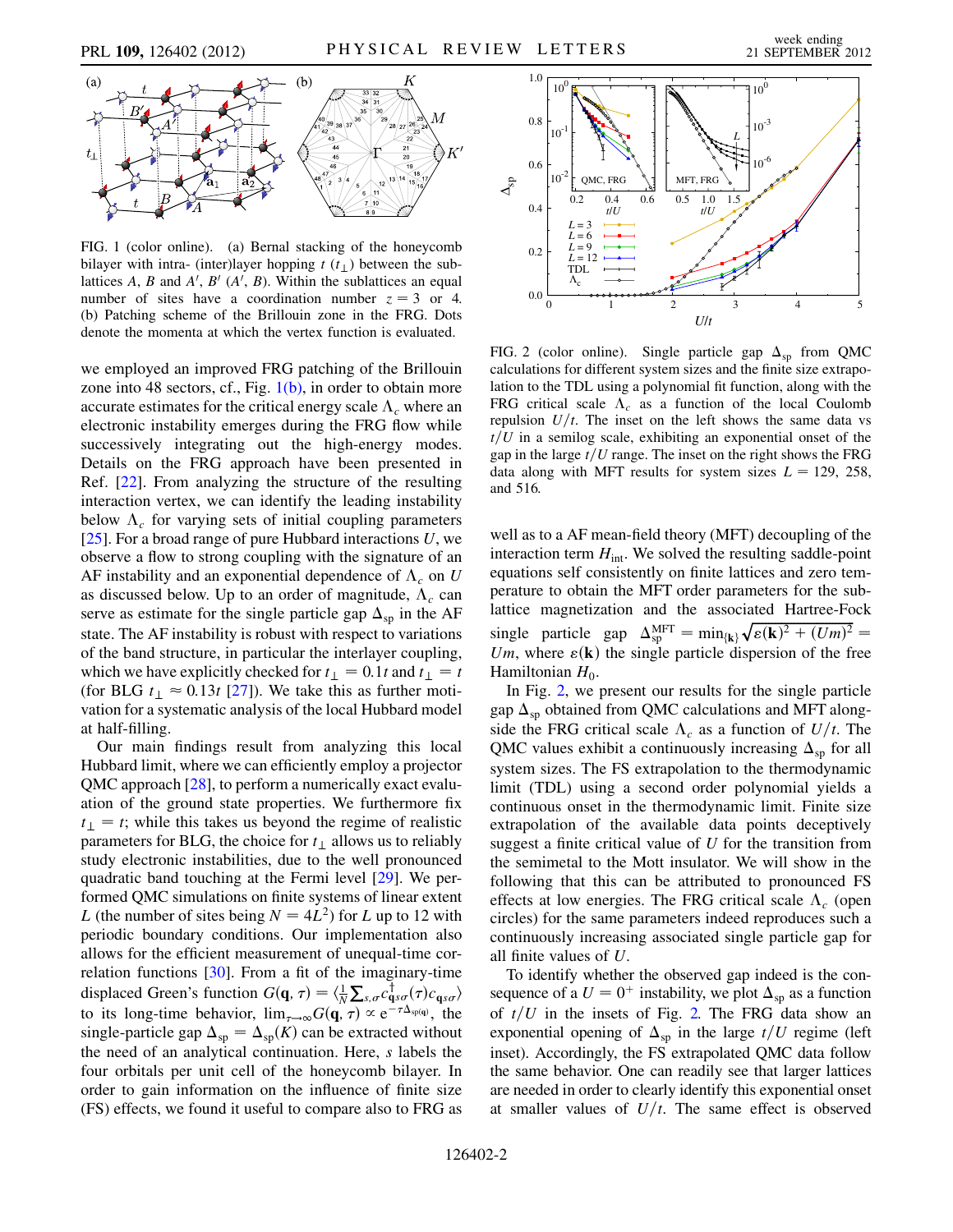already within the MF approach (right inset): increasingly larger system sizes allow us to identify the exponential opening of the single particle gap  $\Delta_{\text{sp}} \propto \exp(-\alpha t/U)$ .<br>From our EPG data we can extract the exponent  $\alpha \approx 16$ . From our FRG data we can extract the exponent  $\alpha \approx 16$ , which is close to the Hartree-Fock value of  $9\pi t^2/2t$  [[31](#page-4-8)]. Deviations from this exponential behavior emerge beyond an intermediate coupling strength of  $U/t \approx 2$  and relate to the onset of the strongly correlated regime. Note that within this model, the energy gap for realistic values of the Hubbard  $U \approx 3t$  are rather large,  $\Delta_{\rm sp} \approx 0.07t \approx 200$  meV [\[26](#page-4-3)].<br>We identify the order parameter associated with

We identify the order parameter associated with the single particle gap from the low-energy vertex in the FRG and from corresponding correlation functions in QMC calculations, consistently, to be long-range AF order, correlated between both layers. To quantify this order within QMC calculations, we measure the overall staggered structure factor  $S_{AF} = \frac{1}{N} \sum_{i,j} \epsilon_i \epsilon_j \langle S_i \cdot S_j \rangle$  from which we obtain the mean staggered magnetization per lattice site as  $m = \sqrt{S_{AF}/(4L^2)}$ . Here,  $\epsilon_i = \pm 1$  if site *i* helongs to the magnetic sublattice *A A'* (*R R'*) as indibelongs to the magnetic sublattice  $A, A'$   $(B, B')$ , as indicated by the white (black) spheres in Fig. [1](#page-1-2). In order to probe in more detail the magnetic correlations, we also consider the following restricted structure factors for sites with coordination numbers  $z = 3$  and 4 (for a system of linear size L, there are  $2L^2$  such sites each):  $S_{AF,z}$  =  $\frac{1}{2L^2}\sum_{i,j|z_i=z_j=z}\epsilon_i\epsilon_j\langle\mathbf{S}_i\cdot\mathbf{S}_j\rangle$  from which we obtain local order parameters  $m_z = \sqrt{S_{AF,z}/(2L^2)}$  for lattices sites with  $z = 3$ , 4. While the overall staggered magnetization m steadily increases with  $U > 0$  like the single particle gap, we observe pronounced differences in the two sublattice magnetizations, which arise due to the presence of inequivalent sites in the lattice structure [cf., Figs.  $3(a)$  and  $3(b)$ ]. In particular, we find that sites with the higher coordination  $z = 4$  (filled symbols) exhibit a lower ordered moment, at odds with the usual intuition that high coordination favors more robust Néel order. An increase of  $z$  on one sublattice will generically make the ordering more robust everywhere, although not uniformly so for all sublattices. The same hierarchy of magnetic moments can also be inferred from FRG calculations for a wider range of nonlocal interactions by comparing the relative strengths of the effective interactions on the different sites of a unit cell.

Similar effects of an enhanced magnetic order near lowcoordinated sites have previously been observed in localized quantum spin models on other inhomogeneous lattice structures [[32](#page-4-9)]. Here, the joint bonds on sites with coordinated number  $z = 4$  interconnect the two layers [cf., Fig. [1\(a\)](#page-1-0)]. With increasing interaction U and hopping  $t<sub>1</sub>$ , the moments along these bonds hybridize between the layers and tend to form spin singlets, suppressing the participation in the long range AF order on these sites. In Fig.  $3(c)$ , we consider the staggered magnetizations in the large- $U$  limit, wherein the model becomes a spin-only Heisenberg model, with an intralayer exchange coupling  $J = 4t^2/U$  and an interlayer



<span id="page-2-0"></span>FIG. 3 (color online). The sublattice magnetization vs  $U/t$  for sites with coordination number  $z = 3$  (open symbols) and  $z = 4$ (filled symbols) from (a) MFT in the TDL, (b) QMC simulations for different system sizes, and (c) in the Heisenberg limit vs the interlayer AF exchange coupling  $J_{\perp}/J$ . The data in (c) result from SSE QMC simulations, after extrapolation to the TDL; also shown in  $(c)$  is the overall staggered magnetization  $m$ . Part (d) shows the local dynamical spin susceptibility  $\chi_{\sigma}(\omega)$  for sites with  $z = 3$  and 4 for  $L = 12$   $H/t = 4$ with  $z = 3$  and 4 for  $L = 12$ ,  $U/t = 4$ .

coupling  $J_{\perp} = 4t_{\perp}^2/U$ . To study this Heisenberg limit of the Hubbard model, we employed the stochastic series expan-Hubbard model, we employed the stochastic series expansion (SSE) QMC approach [[33](#page-4-10),[34\]](#page-4-11) and present our results after an extrapolation to the TDL. We find that all three order parameters exhibit an initial increase upon increasing  $J_{\perp}/J$ . Furthermore, while  $m_3$  saturates for large  $J_{\perp}/J$ , m<br>and m<sub>e</sub> scale to zero in the large  $I_{\perp}$  limit. These results show and  $m_4$  scale to zero in the large  $J_{\perp}$  limit. These results show that for all finite values of  $J/J_{\perp}$ , the system remains antiferromagnetically ordered but with a suppressed staggered moment on the  $z = 4$  sites for large  $J_1/J$  due to the strong tendency towards forming  $J_{\perp}$  singlets along these interlayer bonds. If the two honeycomb lattices were stacked such that each lattice site would be coupled via  $J_{\perp}$  to the other layer, a complete decoupling into local singlets would destroy the AF order beyond a finite critical value of  $J_{\perp}/J$ .

Returning to the Hubbard model, the local dynamical spin susceptibility  $\chi_{\sigma,i}(\omega) = \sum_{n} |\langle n|S_i^x|0\rangle|^2 \delta(E_n - E_0 - \omega)$  also<br>exhibits defined differences depending on the local coordiexhibits defined differences depending on the local coordination, cf., the QMC data in Fig.  $3(d)$ . While the peak near  $\omega = 0$ , related to the Goldstone mode in the TDL, is shared by both types of sites, the  $z = 4$  sites exhibit a considerable shift of the residual spectral weight to larger energies as compared to the  $z = 3$  sites, in accordance with the associated reduced magnetic moment for  $z = 4$ .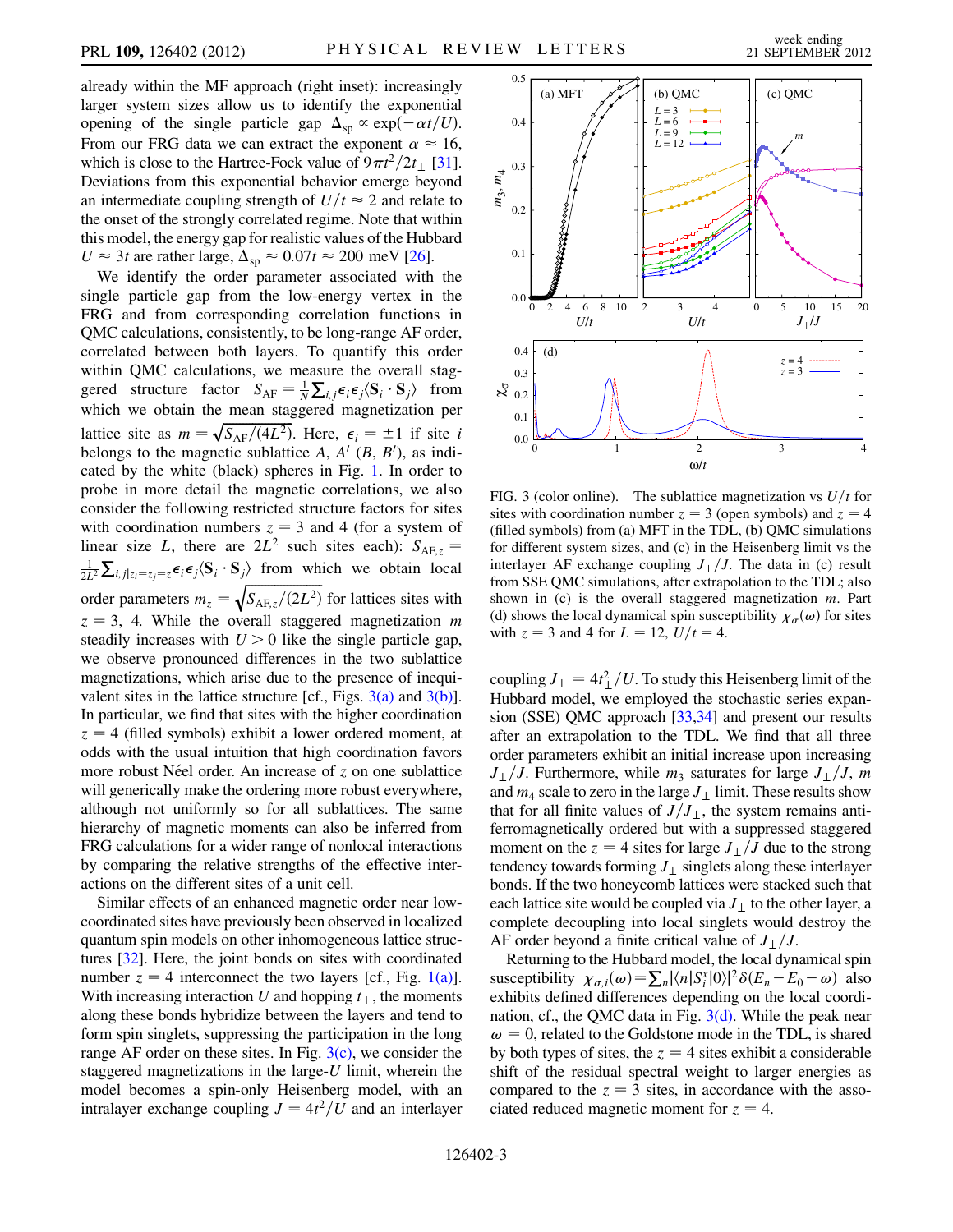

<span id="page-3-7"></span>FIG. 4 (color online). Finite size behavior of (a) the spin gap  $\Delta_{\sigma}$  and (b) the AF structure factor  $S_{AF,3}$  on lattice sites with coordination number  $z = 3$ . The inset in (b) illustrates the discretization effects on the free dispersion relation, a dominant source of finite size effects.

To explore the global spin dynamical properties, Fig. [4\(a\)](#page-3-7) shows the spin gap  $\Delta_{\sigma}$  from QMC calculations as a function of  $U/t$  for different system sizes [we obtain  $\Delta_{\sigma}$  from the time-displaced spin-spin correlation function in the AF sector,  $\hat{S}_{AF}(\tau) = \frac{1}{N} \sum_{i,j} \epsilon_i \epsilon_j \langle S_i(\tau) \cdot S_j \rangle$ . The data for finite lattices exhibits a pronounced peak at intermediate values of  $U/t$ ; for increasingly larger lattice sizes, the position of this spin-gap dome shifts towards lower values of  $U/t$ , and its magnitude decreases, suggesting that in the TDL the spin gap vanishes for all values of  $U/t$ . While this is consistent with the emergence of Goldstone modes which originate in the spontaneous breaking of the SU(2) spin symmetry in the AF phase, it furthermore illustrates the pronounced FS effects on the accessible range of system sizes. Similarly distinct FS corrections are also evident in the AF structure factor  $S_{AF,3}$ , shown vs  $1/L$  in Fig. [4\(b\)](#page-3-7). Consider, for example, the data for  $U/t = 2.4$ : the initial downscaling of  $S_{\text{AE}3}$  on small lattice sizes would suggest a magnetically disordered state. However, at larger lattice sizes the scaling behavior changes, and eventually a strong increase of  $S_{\text{AE}3}$ with system size accounts for the formation of long-range AF order in the TDL. This peculiar FS scaling in fact arises both in the QMC calculations and the MFT order parameters (not shown). The FS effects become more pronounced for smaller  $t_{\perp}$ . The data in Fig. [4\(b\)](#page-3-7) also show that the corresponding crossover length scale beyond which the eventual increase of  $S_{AF3}$  sets in, increases with decreasing values of  $U/t$ . Finite lattices, i.e., momentum space discretization, introduce a corresponding artificial gap which acts as a cutoff for correlations—an issue which afflicts all finite lattice simulations. When dealing with a Fermi surface instability as in the present case, this generic FS effect becomes predominant on the accessible system sizes. The inset of Fig. [4\(b\)](#page-3-7) illustrates this discretization of the free dispersion around the Fermi level. Only for sufficiently large lattices will the parabolic band be approximated to such an extent as to probe the TDL nonlinear low energy dispersion.

In conclusion, we found from quantum Monte Carlo simulations, that the Hubbard model on the Bernal-stacked honeycomb bilayer as a basic model for BLG is prone to a Fermi point instability, which triggers layered AF order. Characterized by their different coordination numbers, sublattice sites sustain different magnetic moments. This peculiar local structure of the AF state relates to its stability in the strong interlayer tunneling region. A full quenching of the magnetic moments on the  $z = 4$  sites emerges only in the (unrealistic) strong interlayer coupling limit and would eventually realize the layered AF state observed within chiral two-band models for bilayer graphene. Functional renormalization group calculations support the stability of the AF state and its moment distribution over a wide range of coupling parameters. In case the experimental support for a gapped state in BLG will be substantiated, it might be interesting to search for such an inhomogeneous AF state by local moment-sensitive probes such as magnetic scanning tunneling microscopy.

We thank S. Blügel, M. J. Schmidt, O. Vafek, T. Wehling, and F. Zhang for valuable discussions. This research was supported in part by the DFG research units FOR 723, 912, and 1162 and the NSF EPSCoR Cooperative Agreement No. EPS-1003897 with additional support from the Louisiana Board of Regents. Furthermore, we acknowledge the JSC Jülich and the HLRS Stuttgart for the allocation of CPU time.

[\\*l](#page-0-0)ang@physik.rwth-aachen.de

- <span id="page-3-1"></span><span id="page-3-0"></span>[1] B. E. Feldman, J. Martin, and A. Yacoby, [Nature Phys.](http://dx.doi.org/10.1038/nphys1406) 5, [889 \(2009\)](http://dx.doi.org/10.1038/nphys1406).
- [2] J. Martin, B. E. Feldman, R. T. Weitz, M. T. Allen, and A. Yacoby, Phys. Rev. Lett. 105[, 256806 \(2010\).](http://dx.doi.org/10.1103/PhysRevLett.105.256806)
- [3] R. T. Weitz, M. T. Allen, B. E. Feldman, J. Martin, and A. Yacoby, Science 330[, 812 \(2010\).](http://dx.doi.org/10.1126/science.1194988)
- <span id="page-3-6"></span><span id="page-3-5"></span>[4] A. S. Mayorov et al., Science 333[, 860 \(2011\).](http://dx.doi.org/10.1126/science.1208683)
- [5] F. Freitag, J. Trbovic, M. Weiss, and C. Schonenberger, Phys. Rev. Lett. 108[, 076602 \(2012\).](http://dx.doi.org/10.1103/PhysRevLett.108.076602)
- [6] J. Velasco, Jr. *et al.*, [Nature Nanotech.](http://dx.doi.org/10.1038/nnano.2011.251) 7, 156 (2012).
- [7] W. Bao, J. Velasco, Jr., F. Zhang, L. Jing, B. Standley, D. Smirnov, M. Bockrath, A. H. MacDonald, and C. N. Lau, [Proc. Natl. Acad. Sci. U.S.A.](http://dx.doi.org/10.1073/pnas.1205978109) 109, 10802 (2012).
- <span id="page-3-2"></span>[8] A. Veligura, H. J. van Elferen, N. Tombros, J. C. Maan, U. Zeitler, and B.J. van Wees, [Phys. Rev. B](http://dx.doi.org/10.1103/PhysRevB.85.155412) 85, 155412 [\(2012\)](http://dx.doi.org/10.1103/PhysRevB.85.155412).
- <span id="page-3-3"></span>[9] A. H. Castro Neto, F. Guinea, N. M. R. Peres, K. S. Novoselov, and A. K. Geim, [Rev. Mod. Phys.](http://dx.doi.org/10.1103/RevModPhys.81.109) 81, 109 [\(2009\)](http://dx.doi.org/10.1103/RevModPhys.81.109).
- <span id="page-3-4"></span>[10] J. Nilsson, A. H. Castro Neto, N. M. R. Peres, and F. Guinea, Phys. Rev. B 73[, 214418 \(2006\)](http://dx.doi.org/10.1103/PhysRevB.73.214418).
- [11] E. McCann, D. S. L. Abergel, and V. I. Fal'ko, [Solid State](http://dx.doi.org/10.1016/j.ssc.2007.03.054) Commun. 143[, 110 \(2007\).](http://dx.doi.org/10.1016/j.ssc.2007.03.054)
- [12] H. Min, G. Borghi, M. Polini, and A. H. MacDonald, *[Phys.](http://dx.doi.org/10.1103/PhysRevB.77.041407)* Rev. B 77[, 041407 \(2008\).](http://dx.doi.org/10.1103/PhysRevB.77.041407)